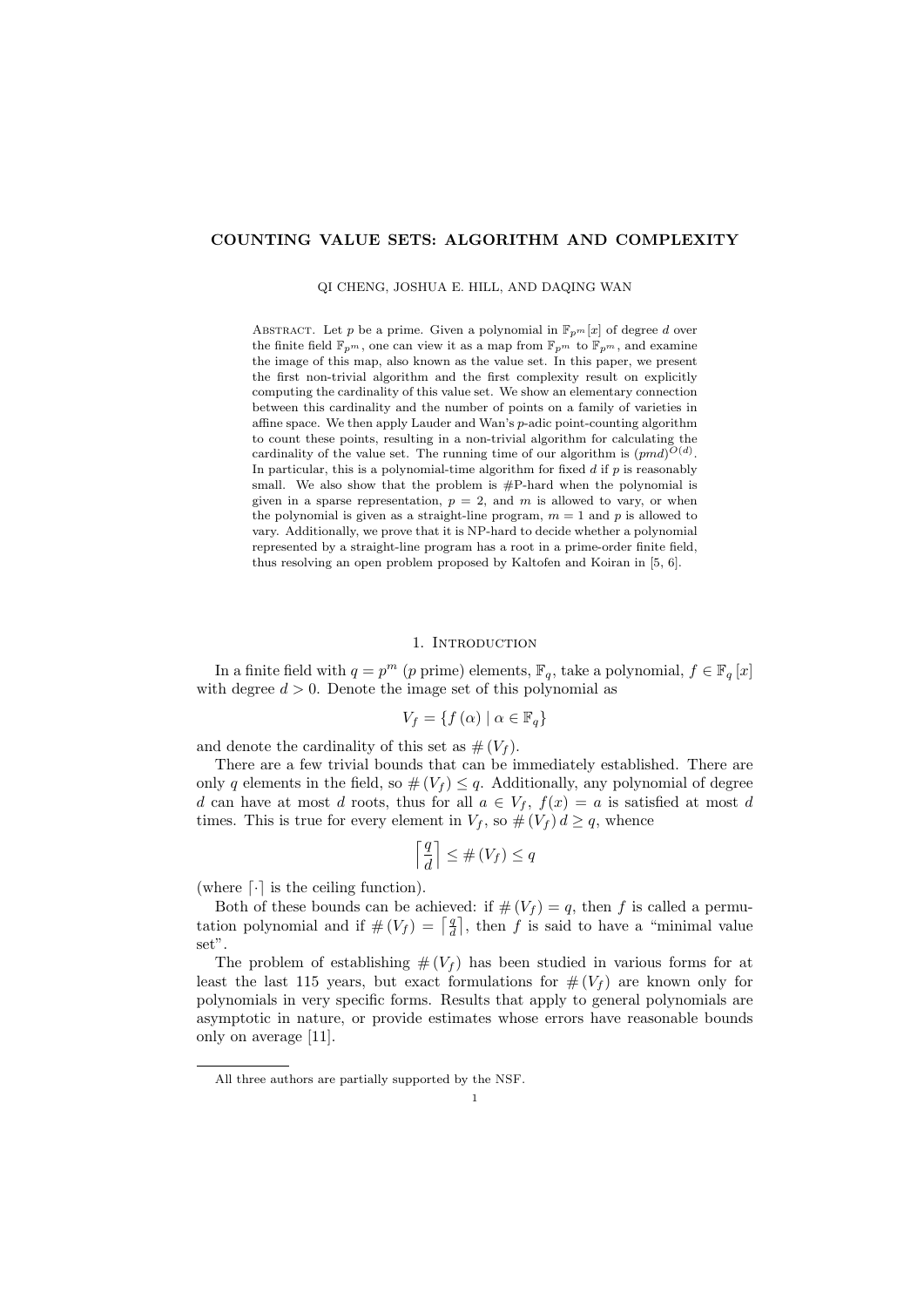The fundamental problem of counting the value set cardinality  $# (V_f)$  can be thought of as a much more general version of the problem of determining if a particular polynomial is a permutation polynomial. Shparlinski [14] provided a baby-step giant-step type test that determines if a given polynomial is a permutation polynomial by extending [17] to an algorithm that runs in  $\tilde{O}((dq)^{6/7})$ . This is still fully exponential in log *q*. Ma and von zur Gathen [10] provide a ZPP (zero-error probabilistic polynomial-time) algorithm for testing if a given polynomial is a permutation polynomial. According to [7], the first deterministic polynomial-time algorithm for testing permutation polynomials is obtained by Lenstra using the classification of exceptional polynomials which in turn depends on the classification of finite simple groups. Subsequently, an elementary approach based on the Gao-Kaltofen-Lauder factorization algorithm is given by Kayal [7].

For the more general problem of exactly computing  $# (V_f)$ , essentially nothing is known about this problem's complexity and no non-trivial algorithms are known. For instance, no baby-step giant-step type algorithm is known in computing  $# (V_f)$ . No probabilistic polynomial-time algorithm is known. Finding a non-trivial algorithm and proving a non-trivial complexity result for the value counting were raised as open problems in [10], where a probabilistic approximation algorithm is given. In this paper, we provide the first non-trivial algorithm and the first non-trivial complexity result for the exact counting of the value set problem.

1.1. **Our results.** Perhaps the most obvious method to calculate  $\# (V_f)$  is to evaluate the polynomial at each point in  $\mathbb{F}_q$  and count how many distinct images result. This algorithm has a time and space complexity  $(dq)^{O(1)}$ . One can also approach this problem by operating on points in the co-domain. One has  $f(x) = a$  for some *x* ∈  $\mathbb{F}_q$  if and only if  $f_q(X) = f(X) - q$  has a zero in  $\mathbb{F}_q$ ; this algorithm again has a time complexity  $(dq)^{O(1)}$ , but the space complexity is improved considerably to  $(d \log q)^{O(1)}$ .

In this paper we present several results on determining the cardinality of value sets. On the algorithmic side, we show an elementary connection between this cardinality and the number of points on a family of varieties in affine space. We then apply Lauder and Wan's *p*-adic point-counting algorithm [9], resulting in a non-trivial algorithm for calculating the image set cardinality in the case that *p* is sufficiently small (i.e.,  $p = O((d \log q)^C)$  for some positive constant *C*). Precisely, we have

**Theorem 6.** *There exists an explicit deterministic algorithm and an explicit polynomial R such that for any*  $f \in \mathbb{F}_q[x]$  *of degree d, where*  $q = p^m$  *(p prime), the algorithm computes the cardinality of the image set,*  $\#(V_f)$ *, in a number of bit operations bounded by*  $R(m^d d^d p^d)$ .

The running time of this algorithm is polynomial in both *p* and *m*, but is exponential in *d*. In particular, this is a polynomial-time algorithm for fixed *d* if the characteristic *p* is small  $(q = p^m \text{ can be large, but } p = O((d \log q)^C).$ 

On the complexity side, we have several hardness results on the value set problem. We frame these results using some standard classes in complexity theory, which we outline here. NP is the complexity class of decision problem whose positive solutions can be verified in polynomial time. NP-hard is the computational class of decision problems that all NP problems can be reduced to using a polynomial time reduction. NP-complete is the complexity class of all NP-hard problem whose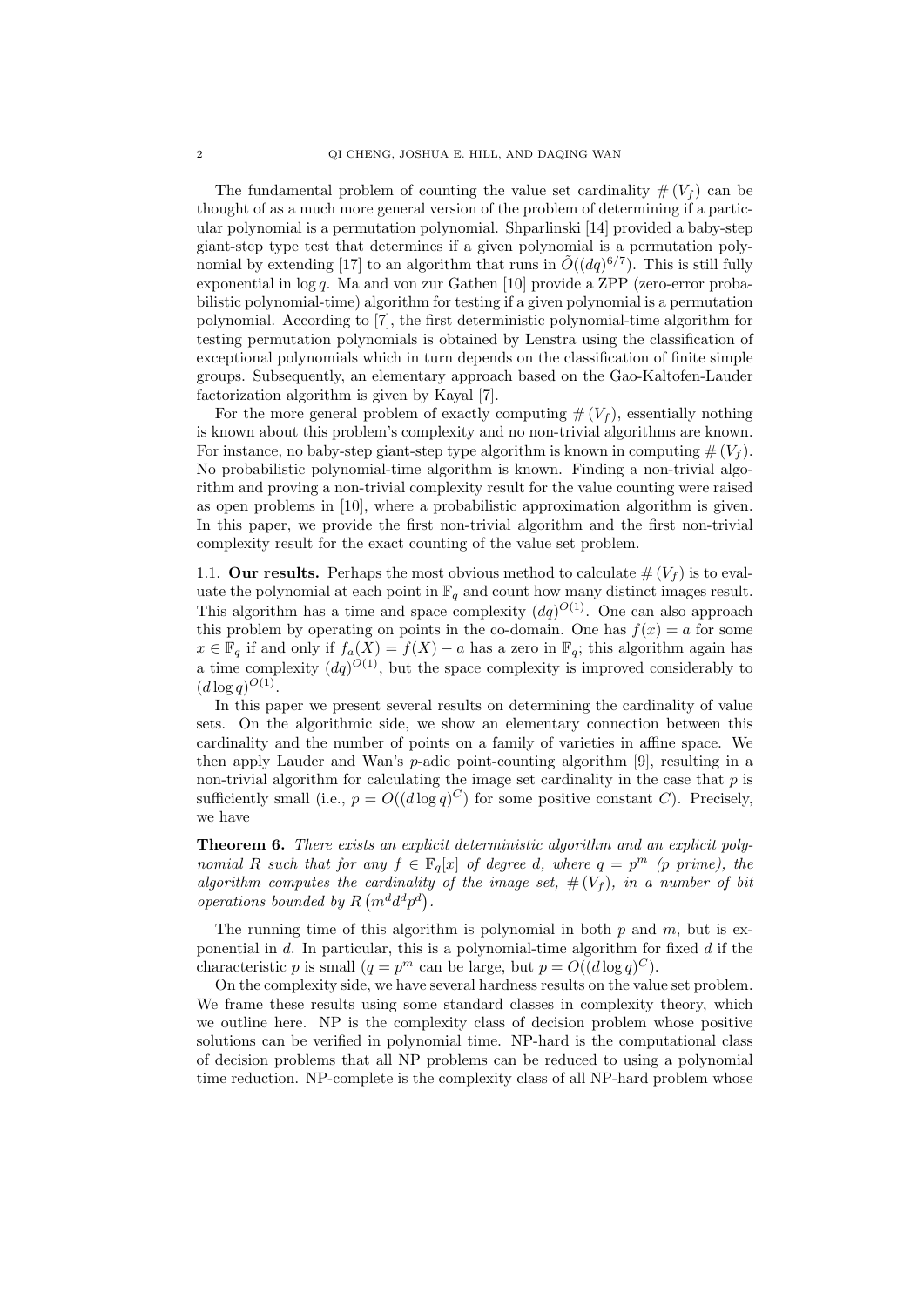solution can be verified in polynomial time (that is, NP-complete is the intersection of NP-hard and NP). Co-NP-complete is the complexity class of problems where answering the logical complement of the decision problem is NP-complete.

The corresponding counting complexity theory classes that we use are as follows.  $\#P$  (read "sharp-P") is the set of counting problems whose corresponding decision problem is in NP. #P-hard is the computational class of counting problems that all #P problems can be reduced to using a polynomial time counting reduction.  $\#P$ -complete is the intersection of  $\#P$ -hard and  $\#P$ .

With a field of characteristic  $p = 2$ , we have

**Theorem 3.** *The problem of counting the value set of a sparse polynomial over a finite field of characteristic*  $p = 2$  *is #P-hard.* 

The central approach in our proof of this theorem is to reduce the problem of counting satisfying assignments for a 3SAT formula to the problem of value set counting.

Over a prime-order finite field, we have

**Theorem 5.** *Over a prime-order finite field*  $\mathbb{F}_p$ *, the problem of counting the value set is #P-hard under RP-reduction (randomized polynomial time reduction) if the polynomial is given as a straight-line program.*

Additionally, we prove that it is NP-hard to decide whether a polynomial in  $\mathbb{Z}[x]$  represented by a straight-line program has a root in a prime-order finite field, thus resolving an open problem proposed in [5, 6]. We accomplish the complexity results over prime-order finite fields by reducing the prime-order finite field subset sum problem (PFFSSP) to these problems.

In the PFFSSP, given a prime  $p$ , an integer  $b$  and a set of integers  $S =$  ${a_1, a_2, \dots, a_t}$ , we want to decide the solvability of the equation

$$
a_1x_1 + a_2x_2 + \dots + a_tx_t \equiv b \pmod{p}
$$

with  $x_i \in \{0,1\}$  for  $1 \leq i \leq t$ . The main idea comes from the observation that if  $t < \log p/3$ , there is a sparse polynomial  $\alpha(x) \in \mathbb{F}_p[x]$  such that as *x* runs over  $\mathbb{F}_p$ , the vector

$$
(\alpha(x), \alpha(x+1), \cdots, \alpha(x+t-1))
$$

runs over all the elements in  $\{0,1\}^t$ . In fact, a lightly modified version of the quadratic character  $\alpha(x) = (x^{(p-1)/2} + x^{p-1})/2$  suffices. So the PFFSSP can be reduced to deciding whether the sparse shift polynomial  $\sum_{i=0}^{t-1} a_{i+1} \alpha(x+i) - b = 0$ has a solution in  $\mathbb{F}_p$ .

## 2. Background

2.1. **The subset sum problem.** To prove the complexity results, we use the subset sum problem (SSP) extensively. The SSP is a well-known problem in computer science. In one instance of the SSP, given an integer *b* and a set of positive integers  $S = \{a_1, a_2, \cdots, a_t\},\$ 

- (1) (Decision version) the goal is to decide whether there exists a subset  $T \subseteq S$ such that the sum of all the integers in *T* equals *b*,
- (2) (Search version) the goal is to find a subset  $T \subseteq S$  such that the sum of all the integers in *T* equals *b*,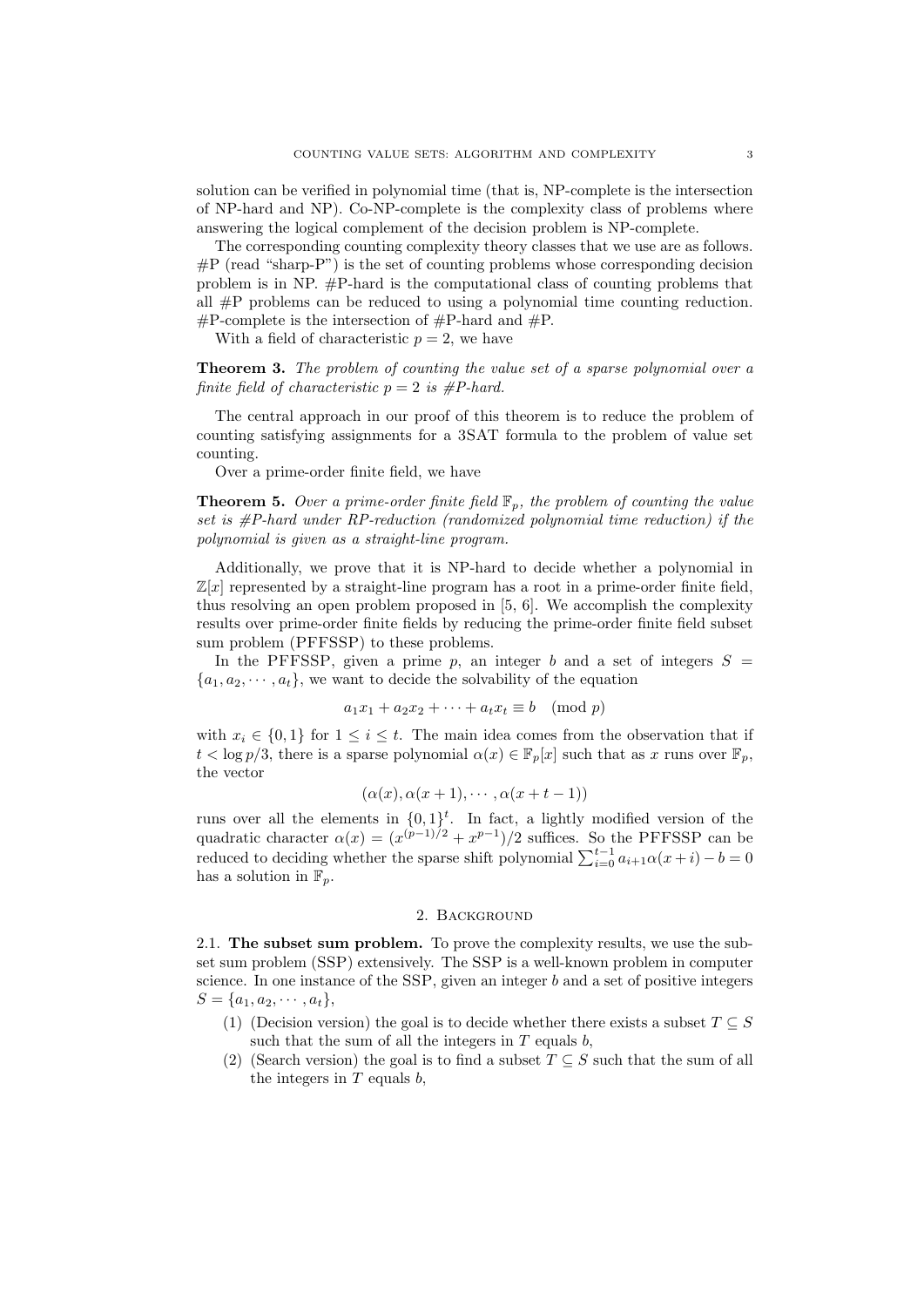(3) (Counting version) the goal is to count the number of subsets  $T \subseteq S$  such that the sum of all the integers in *T* equals *b*.

The decision version of the SSP is a classical NP-complete problem. The counting version of the SSP is #P-complete, which can be easily derived from proofs of the NP-completeness of the decision version, e.g. [3, Theorem 34.15].

One can view the SSP as a problem of solving the linear equation

$$
a_1x_1 + a_2x_2 + \cdots + a_tx_t = b
$$

with  $x_i \in \{0, 1\}$  for  $1 \leq i \leq t$ . The prime-order finite field subset sum problem is a similar problem where in addition to *b* and *S*, one is given a prime *p*, and the goal is to decide the solvability of the equation

$$
a_1x_1 + a_2x_2 + \dots + a_tx_t \equiv b \pmod{p}
$$

with  $x_i \in \{0, 1\}$  for  $1 \leq i \leq t$ .

**Proposition 1.** *The prime-order finite field subset sum problem is NP-hard under RP-reduction.*

*Proof.* To reduce the subset sum problem to the prime-order finite field subset sum problem, one finds a prime  $p > \sum_{i=1}^{t} a_i$ , which can be done in randomized polynomial time.

**Remark 1.** *To make the reduction deterministic, one needs to de-randomize the problem of finding a large prime, which appears to be difficult* [15]*.*

2.2. **Polynomial representations.** There are different ways to represent a polynomial over a field F. The dense representation lists all the coefficients of a polynomial, including the zero coefficients. The sparse representation lists only the nonzero coefficients, along with the degrees of the corresponding terms. If most of the coefficients of a polynomial are zero, then the sparse representation is much shorter than the dense representation. A sparse shift representation of a polynomial in  $\mathbb{F}[x]$  is a list of *n* triples  $(a_i, b_i, e_i) \in \mathbb{F} \times \mathbb{F} \times \mathbb{Z}_{\geq 0}$  which represents the polynomial

$$
\sum_{1 \le i \le n} a_i (x + b_i)^{e_i}.
$$

More generally, a straight-line program for a univariate polynomial in  $\mathbb{Z}[x]$  or  $\mathbb{F}_p[x]$  is a sequence of assignments, starting from  $x_1 = 1$  and  $x_2 = x$ . After that, the *i*-th assignment has the form

$$
x_i = x_j \odot x_k
$$

where  $0 \leq j, k \leq i$  and  $\odot$  is one of the three operations  $+,-,\times$ . We first let  $\alpha$  be an element in  $\mathbb{F}_{p^m}$  such that  $\mathbb{F}_{p^m} = \mathbb{F}_p[\alpha]$ . A straight-line program for a univariate polynomial in  $\mathbb{F}_{p^m}[x]$  can be defined similarly, except that the sequence starts from  $x_1 = \alpha$  and  $x_2 = x$ . One can verify that a straight-line program computes a univariate polynomial, and that sparse polynomials and sparse shift polynomials have short straight-line programs. A polynomial produced by a short straight-line program may have very high degree, and most of its coefficients may be nonzero, so it may be costly to write it in either a dense form or a sparse form.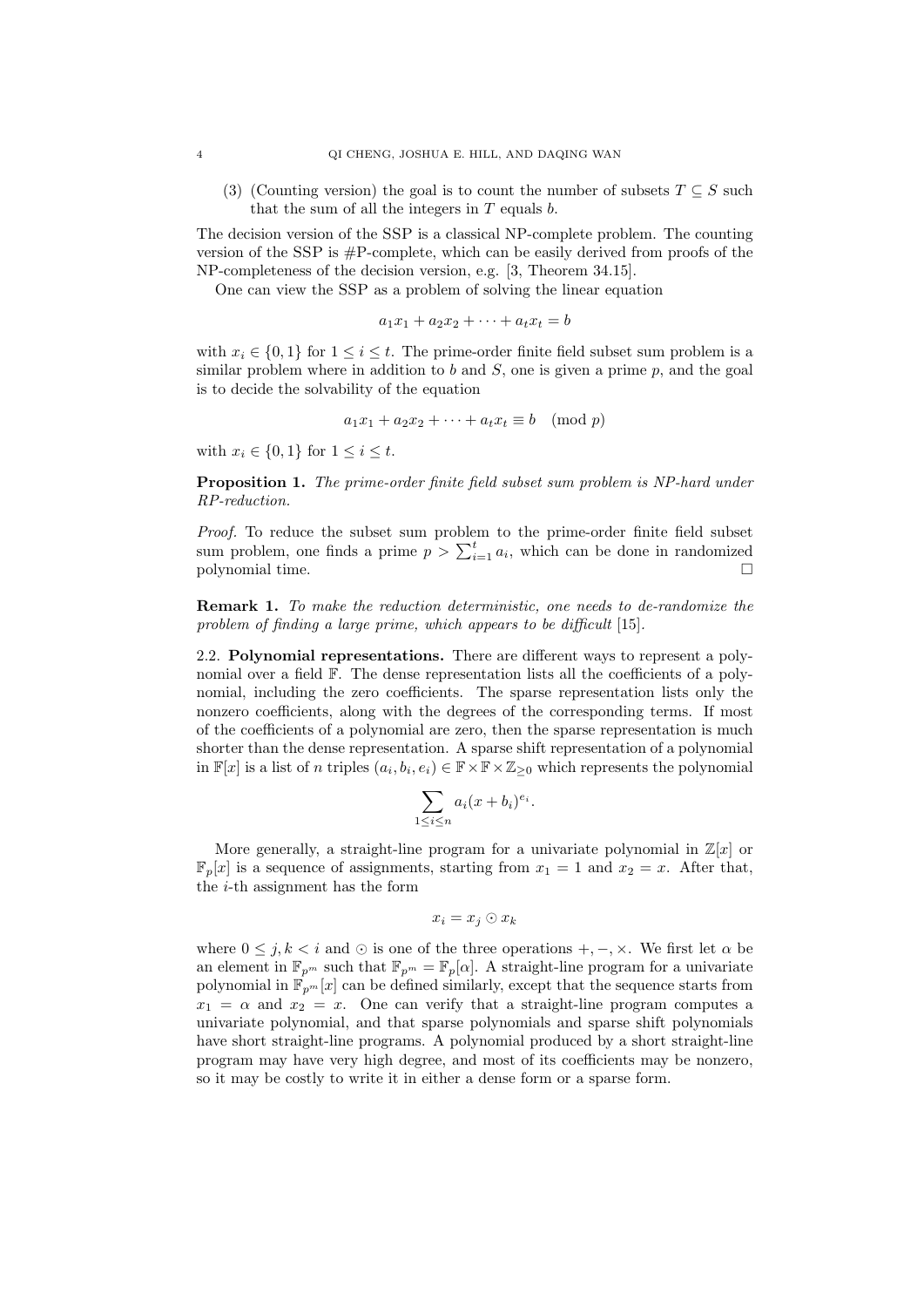#### 3. Hardness of solving straight-line polynomials

It is known that deciding whether there is a root in a finite field for a sparse polynomial is NP-hard [8]. In a related work, it was shown that deciding whether there is a *p*-adic rational root for a sparse polynomial is NP-hard [1]. However, the complexity of deciding the solvability of a straight-line polynomial in  $\mathbb{Z}[x]$  within a prime-order finite field was not known. This open problem was proposed in [5] and [6]. We resolve this problem within this section, and this same idea will be used later on to prove the hardness result of the value set counting problem.

Let  $p$  be an odd prime. Let  $\chi$  be the quadratic character modulo  $p$ , namely *χ*(*x*) equals 1*, −*1*,* or 0, depending on whether *x* is a quadratic residue, a quadratic non-residue, or is congruent to 0 modulo *p*. For  $x \in \mathbb{F}_p$ ,  $\chi(x) = x^{(p-1)/2}$ . Consider the list

(1) 
$$
\chi(1), \chi(2), \cdots, \chi(p-1).
$$

It is a sequence in  $\{1, -1\}^{p-1}$ . The following bound is a standard consequence of the celebrated Weil bound for character sums, see [13] for a detailed proof.

**Proposition 2.** Let  $(b_1, b_2, \dots, b_t)$  be a sequence in  $\{1, -1\}^t$ . Then the number of  $x \in \mathbb{F}_p$  *such that* 

$$
\chi(x) = b_1, \chi(x+1) = b_2, \cdots, \chi(x+t-1) = b_t
$$

*is in the range*  $(p/2^t - t(3+\sqrt{p}), p/2^t + t(3+\sqrt{p})).$ 

The proposition implies that if  $t < \log p/3$ , then every possible sequence in  $\{-1,1\}^t$  occurs as a consecutive sub-sequence in expression (1). In many situations it is more convenient to use binary 0*/*1 sequences, which suggests instead using the polynomial  $(x^{(p-1)/2}+1)/2$ , but this results in a small problem at  $x=0$ . We instead use the sparse polynomial

(2) 
$$
\alpha(x) = (x^{(p-1)/2} + x^{p-1})/2.
$$

*α*(*x*) takes value in  $\{0,1\}$  if  $x \in \mathbb{F}_p$  and  $\alpha(x) = 1$  iff  $\chi(x) = 1$ .

**Corollary 1.** *If*  $t < \log p/3$ *, then for any binary sequence*  $(b_1, b_2, \dots, b_t) \in \{0, 1\}^t$ , *there exists a*  $x \in \mathbb{F}_p$  *such that* 

$$
\alpha(x) = b_1, \alpha(x+1) = b_2, \cdots, \alpha(x+t-1) = b_t.
$$

In other words, if  $t < \log p/3$ , the map

$$
x \mapsto (\alpha(x), \alpha(x+1), \cdots, \alpha(x+t-1))
$$

is an *onto* map from  $\mathbb{F}_p$  to  $\{0,1\}^t$ ; this map thus sends an algebraic object to a combinatorial object.

Given a straight-line polynomial  $f(x) \in \mathbb{Z}[x]$  and a prime p, how hard is it to decide whether the polynomial has a solution in  $\mathbb{F}_p$ ? We now prove that this problem is NP-hard.

**Theorem 1.** *Given a sparse shift polynomial*  $f(x) \in \mathbb{Z}[x]$ *, and a large prime p, it is NP-hard to decide whether*  $f(x)$  *has a root in*  $\mathbb{F}_p$  *under RP-reduction.* 

*Proof.* We reduce the (decision version of the) subset sum problem to this problem. Given  $b \in \mathbb{Z}_{\geq 0}$  and  $S = \{a_1, a_2, \dots, a_t\} \subseteq \mathbb{Z}_{\geq 0}$ , one can then find a prime, *p*, such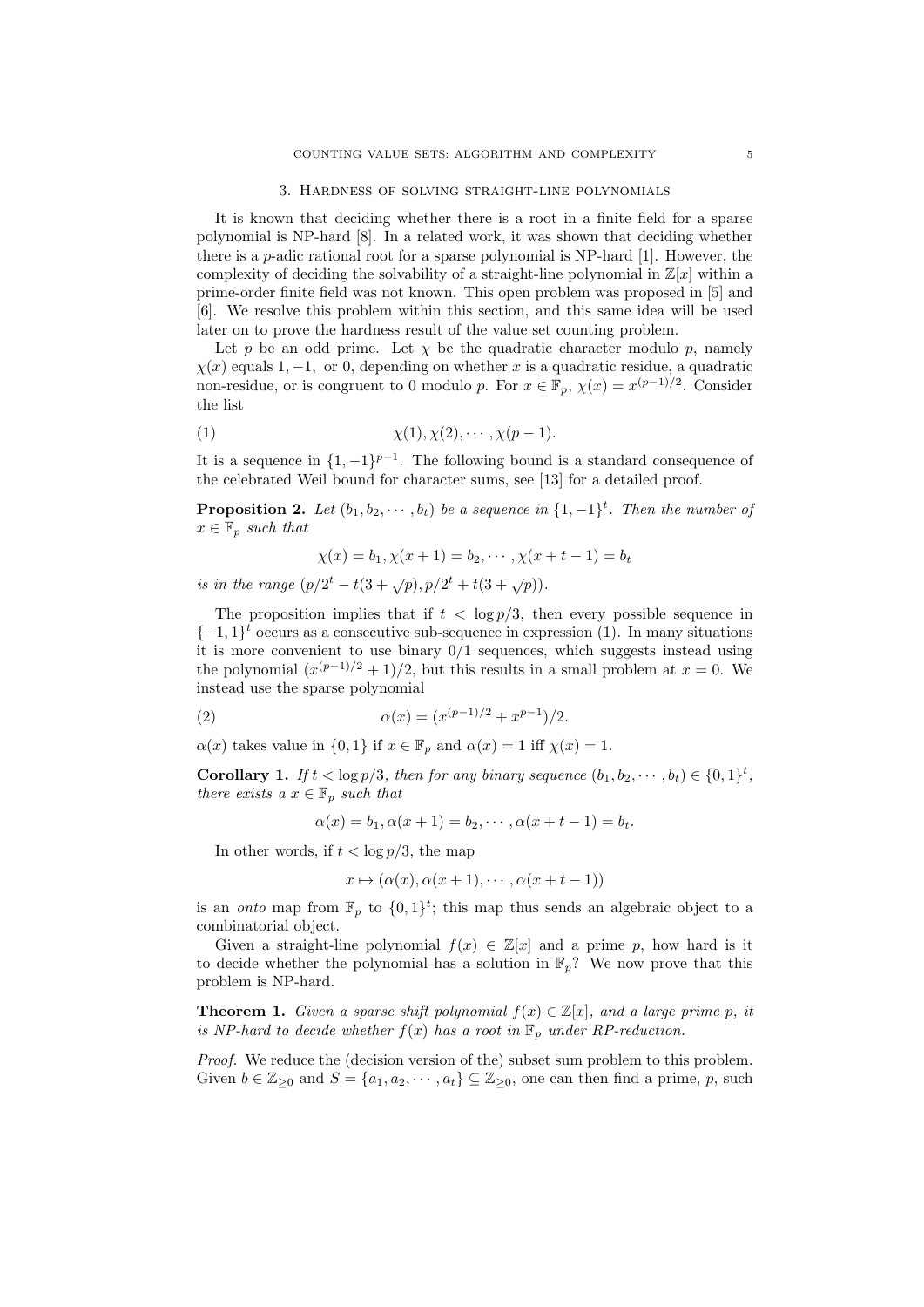that  $p > \max(2^{3t}, \sum_{i=1}^t a_i)$  and construct a sparse shift polynomial

(3) 
$$
\beta(x) = \sum_{i=0}^{t-1} a_i \alpha(x+i) - b.
$$

If the polynomial has a solution modulo  $p$ , then the answer to the subset sum problem is "yes", since for any  $x \in \mathbb{F}_p$ ,  $\alpha(x+i) \in \{0,1\}$ .

In the other direction, if the answer to the subset sum problem is "yes", then according to Corollary 1, the polynomial has a solution in  $\mathbb{F}_p$ . Note that the reduction can be computed in randomized polynomial time.

## 4. Complexity of the value set counting problem

In this section, we prove several results about the complexity of the value set counting problem.

4.1. **Finite fields of characteristic 2.** We will use a problem about  $NC_5^0$  circuits to prove that counting the value set of a sparse polynomial in a field of characteristic 2 is #P-hard. A Boolean circuit is in  $NC_5^0$  if every output bit of the circuit depends only on at most 5 input bits. We can view a circuit with *n* input bits and *m* output bits as a map from  $\{0,1\}^n$  to  $\{0,1\}^m$  and call the image of the map the value set of the circuit. The following proposition is implied in [4]; we provide a sketch of the proof.

**Proposition 3.** *Given a 3SAT formula with n variables and m clauses, one can construct in polynomial time an*  $NC_5^0$  *circuit with*  $n+m$  *input bits and*  $n+m$  *outputs bits, such that if there are M satisfying assignments for the 3SAT formula, then the cardinality of the value set of the*  $NC_5^0$  *circuit is*  $2^{n+m} - 2^{m-1}M$ *. In particular, if the 3SAT formula can not be satisfied, then the circuit computes a permutation from*  $\{0, 1\}^{n+m}$  *to*  $\{0, 1\}^{n+m}$ *.* 

*Proof.* Denote the variables of the 3SAT formula by  $x_1, x_2, \dots, x_n$ , and the clauses of the 3SAT formula by  $C_1, C_2, \cdots, C_m$ . Build a circuit with  $n+m$  input bits and  $n+m$  output bits as follows. The input bits will be denoted by  $x_1, x_2, \dots, x_n$  and  $y_1, y_2, \dots, y_m$ , and output bits will be denoted by  $z_1, z_2, \dots, z_n, w_1, w_2, \dots, w_m$ . Set  $z_i = x_i$  for  $1 \leq i \leq n$ . And set

$$
w_i = (C_i \wedge (y_i \oplus y_{(i+1 \pmod{m})})) \vee (\neg C_i \wedge y_i)
$$

for  $1 \leq i \leq m$ . In other words, if  $C_i$  is evaluated to be TRUE, then output  $y_i \oplus y_{(i+1 \pmod{m})}$  as  $w_i$ , and otherwise output  $y_i$  as  $w_i$ . Note that  $C_i$  depends only on 3 variables from  $\{x_1, x_2, \dots, x_n\}$ , thus we obtain an NC<sup>0</sup><sub>5</sub> circuit. After fixing an assignment to  $x_i$ 's,  $z_i$ 's are also fixed, and the transformation from  $(y_1, y_2, \dots, y_m)$ to  $(w_1, w_2, \dots, w_m)$  is linear over  $\mathbb{F}_2$ . One can verify that the linear transformation has rank *m−*1 if the assignment satisfies all the clauses, and it has rank *m* (namely it has full rank) if some of the clauses are not satisfied. So the cardinality of the value set of the circuit is

$$
M2^{m-1} + (2^n - M)2^m = 2^{n+m} - 2^{m-1}M.
$$

If we replace the Boolean gates in the NC<sup>0</sup><sub>5</sub> circuit by algebraic gates over  $\mathbb{F}_2$ , we obtain an algebraic circuit that computes a polynomial map from  $\mathbb{F}_2^{n+m}$  to itself, where each polynomial depends only on 5 variables and has degree equal to or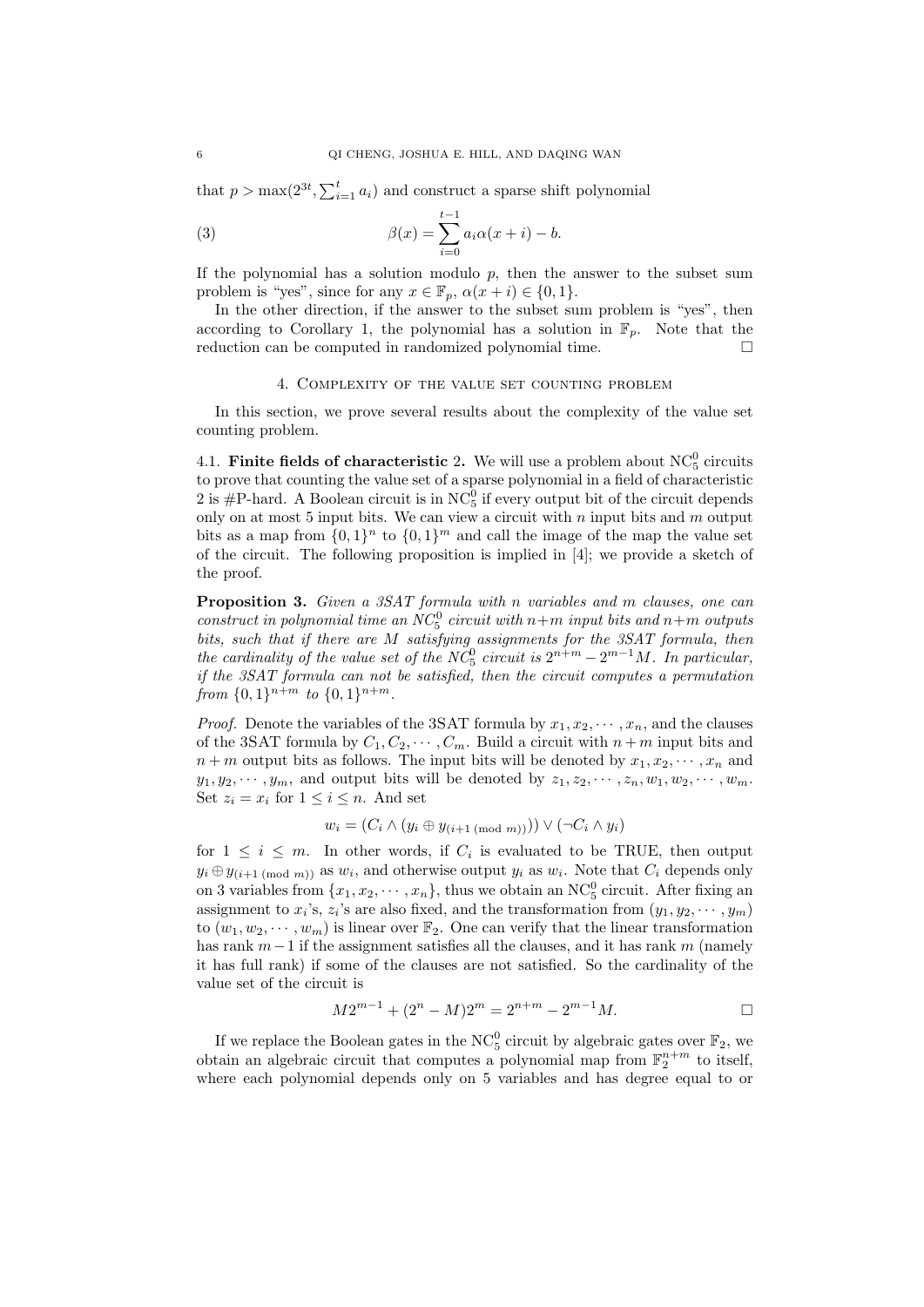less than 5. There is an  $\mathbb{F}_2$ -basis for  $\mathbb{F}_{2^{n+m}}$ , say  $\omega_1, \omega_2, \cdots, \omega_{n+m}$  which induces a bijection from  $\mathbb{F}_2^{n+m}$  to  $\mathbb{F}_{2^{n+m}}$  given by

$$
(x_1, x_2, \cdots, x_{n+m}) \mapsto x = \sum_{i=1}^{n+m} x_i \omega_i
$$

which has an inverse that can be represented by sparse polynomials in  $\mathbb{F}_{2n+m}[x]$ . Using this fact, we can replace the input bits of the algebraic circuit by sparse polynomials, and collect the output bits together using the base to form a single element in  $\mathbb{F}_{2^{n+m}}$ . We thus obtain a sparse univariate polynomial in  $\mathbb{F}_{2^{n+m}}[x]$  from the  $NC_5^0$  circuit such that their value sets have the same cardinality. We thus have the following theorem:

**Theorem 2.** *Given a 3SAT formula with n variables and m clauses, one can construct in polynomial time a sparse polynomial*  $\gamma(x)$  *over*  $\mathbb{F}_{2^{n+m}}$  *such that the value set of*  $\gamma(x)$  *has cardinality*  $2^{n+m}-2^{m-1}M$ *, where M is the number of satisfying assignments of the 3SAT formula.*

Since counting the number of satisfying assignments for a 3SAT formula is known to be #P-complete, we have our main theorem:

**Theorem 3.** *The problem of counting the value set of a sparse polynomial over a finite field of characteristic*  $p = 2$  *is #P-hard.* 

**Corollary 2.** *The set of sparse permutation polynomials over finite fields of characteristic p* = 2 *is co-NP-complete.*

4.2. **Prime-order finite fields.** The construction in Theorem 2 relies on building extensions over  $\mathbb{F}_2$ . The technique cannot be adopted easily to the prime-order finite field case. We will prove that counting the value set of a straight-line polynomial over prime-order finite field is  $\#P$ -hard. We reduce the counting version of the subset sum problem to the value set counting problem.

**Theorem 4.** *Given access to an oracle that solves the value set counting problem for straight-line polynomials over prime-order finite fields, there is a randomized polynomial-time algorithm solving the counting version of the SSP.*

*Proof.* Given an instance of the counting subset sum problem, say *b* with the set  $S = \{a_1, a_2, \dots, a_n\}$ , if  $b > \sum_{i=1}^n a_i$ , we answer 0; if  $b = 0$ , then we answer 1. Otherwise we find a prime  $p > \max(2^{3t}, 2\sum_{i=1}^n a_i)$  and ask the oracle to count the value set of the sparse shift polynomial

$$
f(x) := (1 - \beta(x)^{p-1})(\sum_{i=0}^{t-1} \alpha(x+i)2^i)
$$

over the prime-order field  $\mathbb{F}_p$ , where  $\alpha(x)$  and  $\beta(x)$  are as defined in equations (2) and (3), respectively. We output the answer  $\#(V_f) - 1$ , which is easily seen to be exactly the number of subsets of  $\{a_1, \dots, a_n\}$  which sum to *b*.

Since the counting version of the SSP is  $#P$ -complete, this theorem yields

**Theorem 5.** *Over a prime-order finite field*  $\mathbb{F}_p$ *, the problem of counting the value set is #P-hard under RP-reduction, if the polynomial is given as a straight-line program.*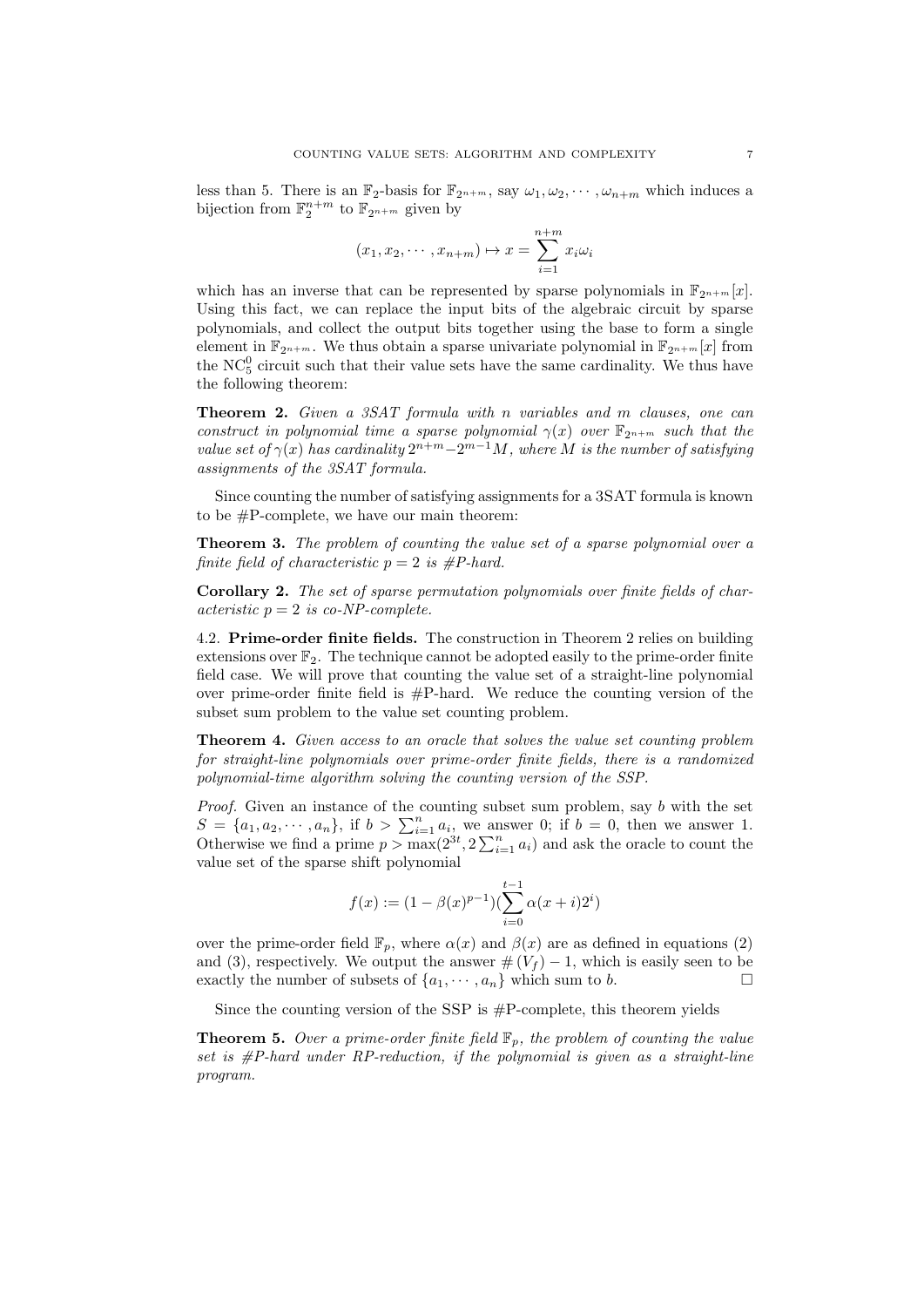### 5. The Image Set and Point Counting

**Proposition 4.** *If*  $f \in \mathbb{F}_q[x]$  *is a polynomial of degree*  $d > 0$ *, then the cardinality of its image set is*

(4) 
$$
\# (V_f) = \sum_{i=1}^d (-1)^{i-1} N_i \sigma_i \left( 1, \frac{1}{2}, \dots, \frac{1}{d} \right)
$$

where  $N_k = #(\{(x_1,\ldots,x_k) \in \mathbb{F}_q^k \mid f(x_1) = \cdots = f(x_k)\})$  and  $\sigma_i$  denotes the ith *elementary symmetric function on d elements.*

*Proof.* For any  $y \in V_f$ , define

$$
\tilde{N}_{k,y} = \{(x_1, \ldots, x_k) \in \mathbb{F}_q^k \mid f(x_1) = \cdots = f(x_k) = y\}
$$

and denote the corresponding cardinality of these sets as

$$
N_{k,y}=\#\left(\tilde{N}_{k,y}\right)
$$

and finally, note that

(5) 
$$
N_k = \sum_{y \in V_f} N_{k,y}.
$$

Let us refer to the right hand side of  $(4)$  as  $\eta$ ; plugging  $(5)$  into this expression and rearranging, we get

$$
\eta = \sum_{y \in V_f} \sum_{i=1}^d (-1)^{i-1} N_{i,y} \,\sigma_i\left(1, \frac{1}{2}, \ldots, \frac{1}{d}\right).
$$

Let us call the inner sum  $\omega_y$ , that is:

$$
\omega_y = \sum_{i=1}^d (-1)^{i-1} N_{i,y} \,\sigma_i\left(1, \frac{1}{2}, \ldots, \frac{1}{d}\right).
$$

If we can show that for all  $y \in V_f$  we have  $\omega_y = 1$ , then we clearly have  $\eta =$  $# (V_f).$ 

Let  $y \in V_f$  be fixed. Let  $k = \#(f^{-1}(y))$ . It is clear that  $1 \leq k \leq d$  and  $N_{i,y} = k^i$ for  $0 \leq i \leq d$ . Substituting this in, our expression mercifully becomes somewhat nicer:

(6)  

$$
\omega_y = 1 - \sum_{i=0}^d (-1)^i k^i \sigma_i \left( 1, \frac{1}{2}, \dots, \frac{1}{d} \right)
$$

$$
= 1 - \sum_{i=0}^d (-1)^i \sigma_i \left( k1, k \frac{1}{2}, \dots, k \frac{1}{d} \right)
$$

(7) 
$$
= 1 - \left[ (1 - k1) \left( 1 - k \frac{1}{2} \right) \cdots \left( 1 - k \frac{1}{d} \right) \right]
$$

$$
= 1.
$$

From step  $(6)$  to step  $(7)$ , we are using the identity

$$
\prod_{j=1}^{n} (\lambda - X_j) = \sum_{j=0}^{n} (-1)^j \lambda^{n-j} \sigma_j (X_1, ..., X_n).
$$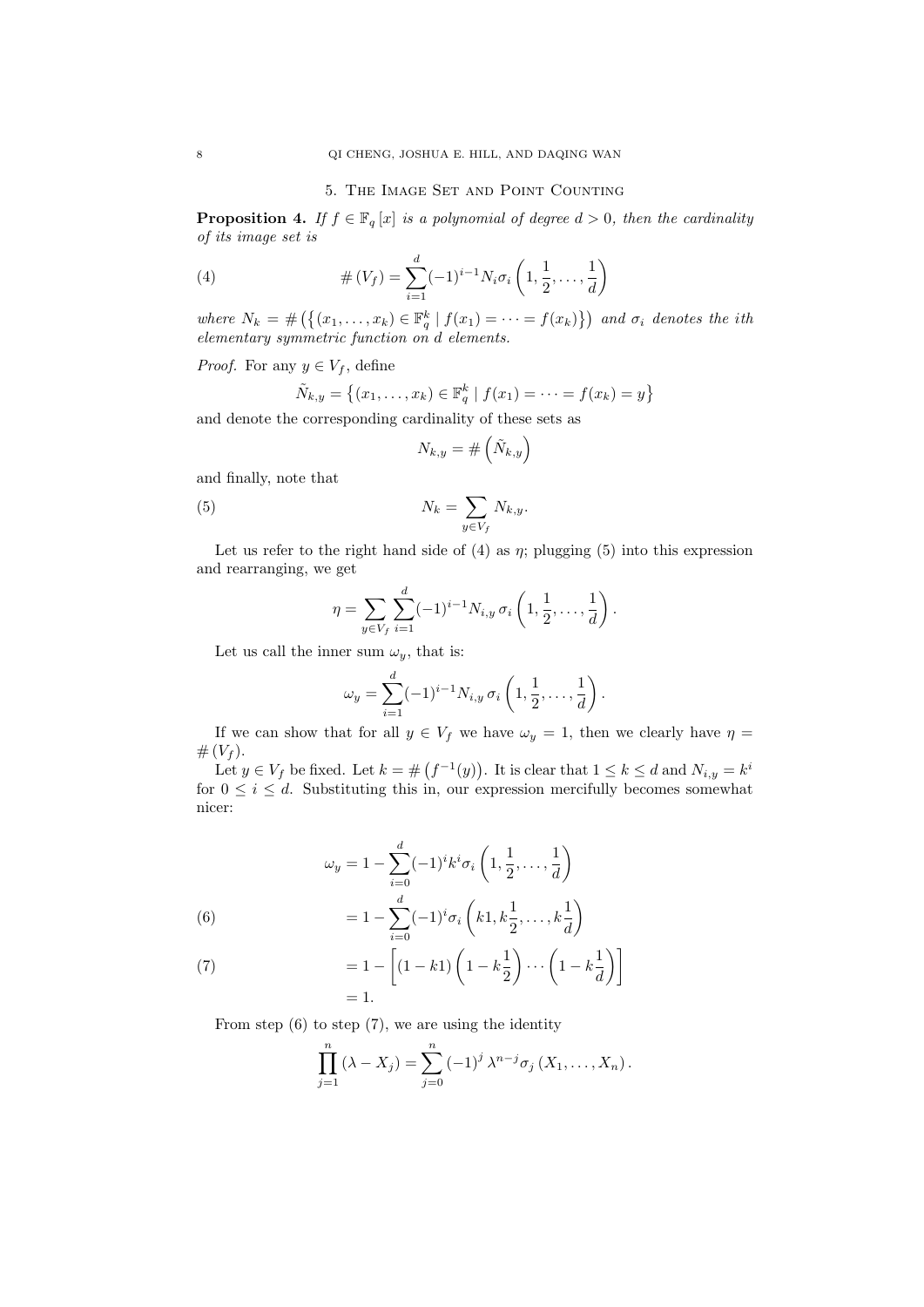Note that the bracketed term of (7) is 0, as *k* must be an integer such that  $1 \leq k \leq d$ , so one term in the product will be 0.

Thus, we have  $\eta = \#(V_f)$ , as desired.

Proposition 4 gives us a way to express  $\#(V_f)$  in terms of the numbers of rational points on a sequence of curves over  $\mathbb{F}_q$ . If we had a way of getting  $N_k$  for  $1 \leq k \leq d$ , then it would be easy to calculate  $# (V_f)$ .

We proceed by examining a family of related spaces,

$$
\tilde{N}_k = \left\{ (x_1, \ldots, x_k) \in \mathbb{F}_q^k \mid f(x_1) = \cdots = f(x_k) \right\}.
$$

We immediately note that  $N_k = \#\left(\tilde{N}_k\right)$ .

Spaces similar to our  $\tilde{N}_k$  have been used several times[16, 2] to establish various asymptotic results for  $# (V_f)$ . The spaces used in these works require that  $x_i \neq x_j$ for  $i \neq j$ . We will see that our work would have been dramatically harder if we had imposed these additional restrictions.

The spaces  $\tilde{N}_k$  aren't of any nice form (in particular, we cannot assume they are non-singular projective, abelian varieties, etc.), so we proceed by using the *p*adic point counting method described in [9], which runs in polynomial time for any variety over a field of small characteristic (i.e.,  $p = O((d \log q)^C)$  for some positive constant *C*).

**Theorem 6.** *There exists an explicit deterministic algorithm and an explicit polynomial R such that for any*  $f \in \mathbb{F}_q[x]$  *of degree d, where*  $q = p^m$  *(p prime), the algorithm computes the cardinality of the image set,*  $# (V_f)$ *, in a number of bit operations bounded by*  $R(m^d d^d p^d)$ .

*Proof.* We first note that:

$$
\tilde{N}_k = \left\{ (x_1, \dots, x_k) \in \mathbb{F}_q^k \mid f(x_1) = \dots = f(x_k) \right\}
$$

$$
= \begin{cases} \begin{cases} f(x_1) & -f(x_2) = 0 \\ f(x_1) & -f(x_3) = 0 \end{cases} \\ (x_1, \dots, x_k) \in \mathbb{F}_q^k \begin{cases} f(x_1) & -f(x_3) = 0 \\ \vdots \\ f(x_1) & -f(x_k) = 0 \end{cases} \end{cases}.
$$

For reasons soon to become clear, we need to represent this as the solution set of a single polynomial. Let us introduce additional variables  $z_1$  to  $z_{k-1}$ , and denote  $x = (x_1, \ldots, x_k)$  and  $z = (z_1, \ldots, z_{k-1})$ . Now examine the auxiliary function

(8) 
$$
F_k(x, z) = z_1 \left( f(x_1) - f(x_2) \right) + \dots + z_{k-1} \left( f(x_1) - f(x_k) \right).
$$

Clearly, if  $\gamma \in \tilde{N}_k$ , then  $F_k(\gamma, z)$  is the zero function. If  $\gamma \in \mathbb{F}_q^k \setminus \tilde{N}_k$ , then the solutions of  $F_k(\gamma, z) = 0$  specify a  $(k-2)$ -dimensional  $\mathbb{F}_q$ -linear subspace of  $\mathbb{F}_q^{k-1}$ . Thus, if we denote the cardinality of the solution set to  $F_k(x, z) = 0$  as  $# (F_k)$ , then we see that

$$
# (F_k) = q^{k-1} N_k + q^{k-2} (q^k - N_k)
$$
  
=  $N_k q^{k-2} (q - 1) + q^{2k-2}$ .

Solving for  $N_k$ , we find that

(9) 
$$
N_k = \frac{\#(F_k) - q^{2k-2}}{q^{k-2}(q-1)}.
$$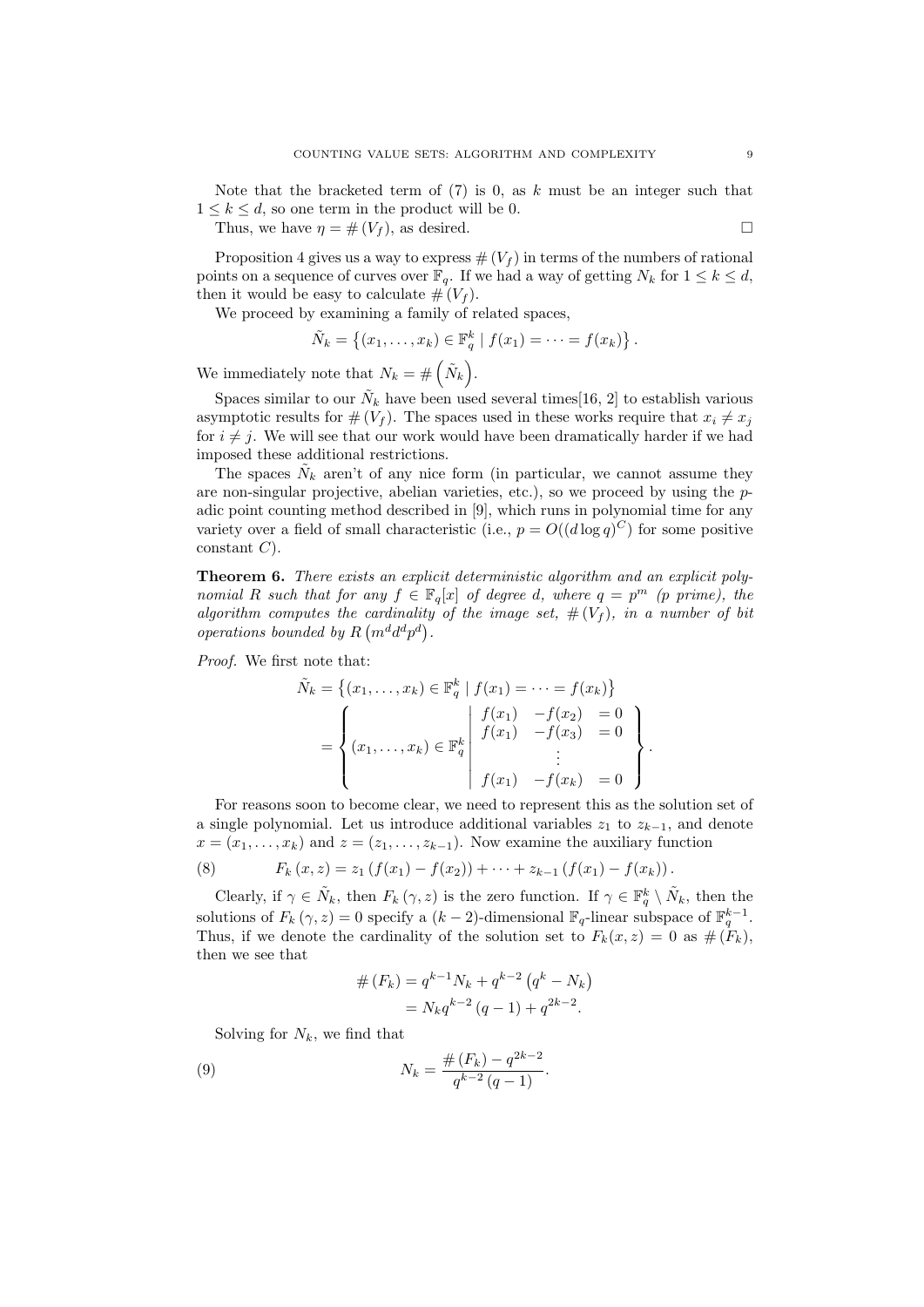Thus we have an easy way to determine what  $N_k$  is depending on the number of points on this hypersurface defined by the single polynomial equation  $F_k = 0$ .

The main theorem in [9] yields an algorithm for toric point counting in  $\mathbb{F}_{q^{\ell}}$  that is polynomial time when the characteristic is small (i.e.,  $p = O((d \log q)^C)$  for some positive constant *C*) that works for general varieties. In [9, *§*6.4], this theorem is adapted to be a generic point counting algorithm.

Adapting this result to our problem, we see that  $F_k$  has a total degree of  $d+1$ , is in  $2k - 1$  variables, and that we only care about the case where  $\ell = 1$ . Thus, the runtime for this algorithm is  $\tilde{O}(2^{8k+1}m^{6k+4}k^{6k+2}d^{6k-3}p^{4k+2})$  bit operations. In order to calculate  $\#(V_f)$  using equation (4), we calculate  $N_k$  for  $1 \leq k \leq d$ , scaled by an elementary symmetric polynomial. All of the necessary elementary symmetric polynomials can be evaluated using Newton's identity (see [12]) in less than  $O(d^2 \log d)$  multiplications. As such, the entire calculation has a runtime of  $O(2^{8d+1}m^{6d+4}d^{12d-1}p^{4d+2})$  bit operations. For consistency with [9], we can then note that as  $d > 1$ , we can write  $2^{8d+1} = d^{(\log_d 2)(8d+1)}$ . Thus, there is a polynomial, *R*, in one variable such that the runtime of this algorithm is bounded by  $R(m^d d^d p^d)$ bit operations. In the dense polynomial model, the polynomial *f* has input size  $O(d \log q)$ , so this algorithm does not have polynomial runtime with respect to the input length. This algorithm has runtime that is exponential in the degree of the polynomial, *d*, and polynomial in *m* and *p*.

As a note, had we adopted the spaces constructed in prior works  $[16, 2]$ , we would have then required  $x_i \neq x_j$  for  $i \neq j$ . The standard approach to representing such inequalities is the "Rabinovich trick". To use this trick, we would have introduced an additional variable, say *y*, and the additional equation

$$
y\prod_{i
$$

This is a degree  $\binom{k}{2}+1$  polynomial, which would have led to an equation corresponding to (8) of at least degree  $\binom{k}{2}+2$  with  $2k+1$  variables, which would have increased the work factor of the algorithm significantly.

## 6. Open Problems

The algorithm presented relies on Lauder-Wan, which is intended to calculate the number of  $\mathbb{F}_q$ -rational points associated with general varieties. We use this on a polynomial of a very special form. As such, it may be possible to get a considerably more efficient algorithm by exploiting symmetry in the resulting Newton polytope.

Though value sets of polynomials appear to be closely related to zero sets, they are not as well studied. There are many interesting open problems about value sets. The most important one is to find a counting algorithm with running time  $(d \log q)^{O(1)}$ , that is, a deterministic polynomial-time algorithm in the dense model. It is not clear if this is always possible. Our result affirmatively solves this problem for fixed  $d$  if characteristic  $p$  is reasonably small. We conjecture that the same result is true for fixed *d* and all characteristic *p*.

For the complexity side, can one prove that the counting problem for sparse polynomials in prime-order finite fields is hard? Can one prove that the counting problem for dense input model is hard for general degree *d*?

Acknowledgment: We thank Dr. Tsuyoshi Ito for pointing out reference [4] to us.